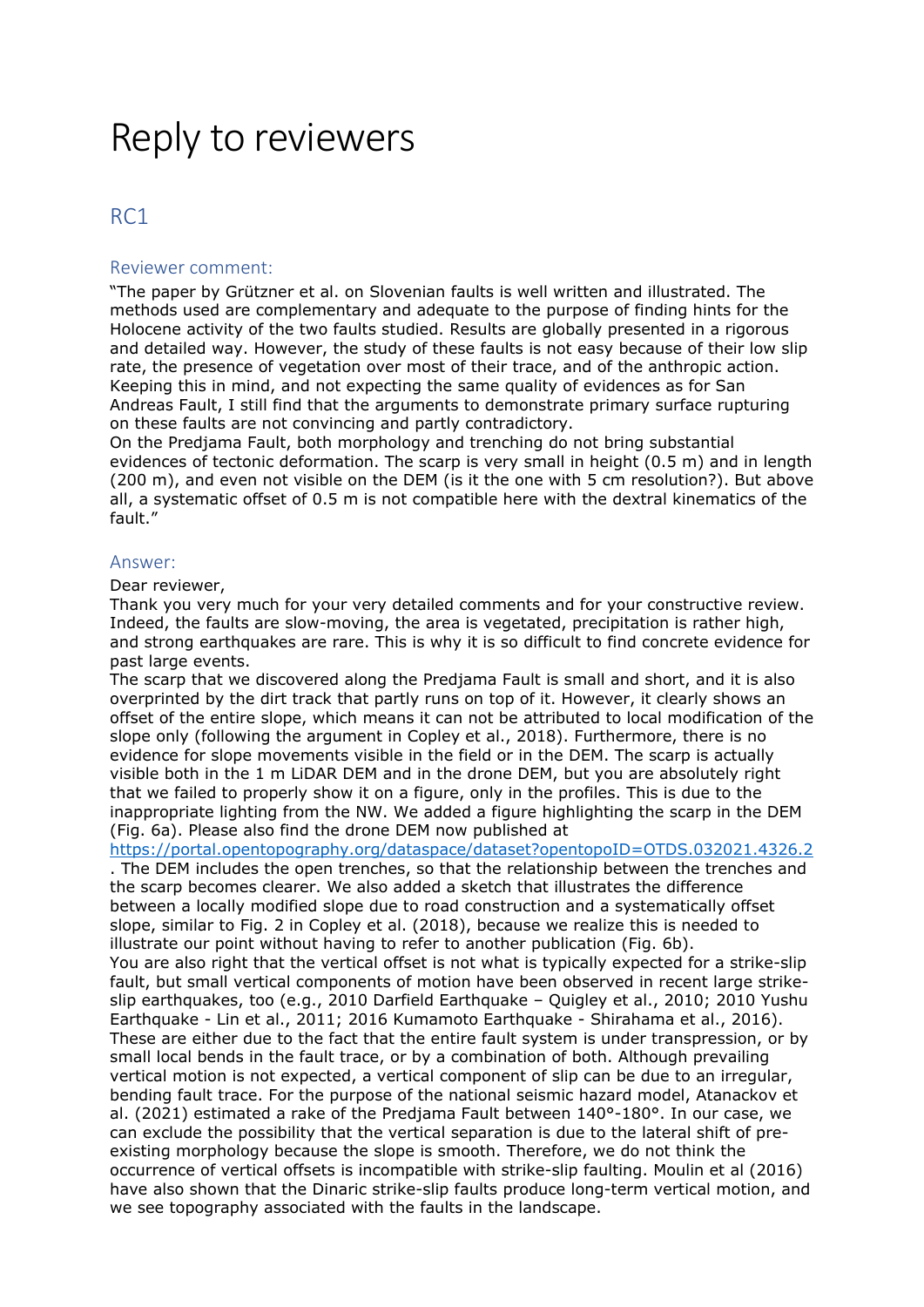# Reviewer comment:

"The trenches do not show any clear rupture. Depositional and erosional processes may determine this geometry, especially by the accumulation of gently dipping slope material locally truncated by runoff processes. The youngest unit (U6), interpreted as a sag pond deposit, lays on both sides of the break in slope: in this configuration it cannot post-date tectonic deformation as it is suggested. Geophysics puts in evidence a quite localized resistivity contrast at depth. However, this limit does not seem to correlate with the scarp position at surface, since it is in average situated a few meters to the south. An idea of the geology of this zone, which clearly lacks, may help to interpret these data."

#### Answer:

We agree that the Predjama trenches do not show a clear rupture and, in particular, not a sharp and distinct fault trace. We have also long thought about possible non-tectonic mechanisms as the cause of the observed deformation features. For the following reasons we think that depositional and erosional processes are less likely to have caused what we see in the trenches:

(i) We did not find any evidence for slope-parallel motion in the trench, such as shallow sliding planes.

(ii) We do not see any evidence for run-off processes or slope-parallel motion in the two high-quality DEMs (1 m LiDAR and drone DEM). The slope is very smooth apart from the scarp, there are no landslide scars or 'wrinkles' that may point to the toes of slides etc. Since the sediments are of Holocene age, we might expect to see such features in the morphology.

(iii) The vertical separation of units U1 and U2 across what we interpret as the fault zone is not easily to be explained with gravitational processes only, because the downslope side is uplifted.

However, we do also realize that we cannot fully exclude the possibility that depositional and erosional processes have led to the present-day configuration. We therefore discuss this possibility in the revised manuscript in detail and leave it to the reader to draw the conclusions. Abstract, discussion, and conclusions have been modified accordingly. We thank the reviewer for pointing out that unit U6 is not likely to be a sag pond deposit. In the revised version, we removes this interpretation.

We agree that the sharp resistivity contrast in the geophysical data is located a few meters to the north of the scarp in some (e.g., profile 8), but not all profiles (e.g., profile 10). This contrast is not only visible in single profiles, but it is a consistent feature that can be traced for at least 60 m in consecutive profiles. We cannot expect a single sharp fault zone that separates blocks of intact bedrock on either side. This is what we see in our trenches, if one believes that there is tectonic deformation in them, and this is also what can be observed in fault outcrops. For example, the quarry that we describe in Fig. 3c exhibits a  $\sim$  30 m-wide shear zone. A 3D-model of said quarry can be found here for inspection: https://sketchfab.com/3d-models/predjama-fault-in-an-abandoned-quarryslovenia-44b631f0b48046c3a653edebeac631a2. A wide shear zone also characterises the Idrija Fault as detailed in our manuscript. Thus, we argue that it is not surprising that the sharp resistivity contrast does not perfectly match the scarp location and the deformation zone in the trench. We are rather surprised that we do see this sharp contrast right at the fault trace or within a few metres distance only.

Thank you also for the suggestion to add more details on the geology surrounding our study sites. We added three figures with geological maps of the study area(s), which have the same extent as Fig. 2 including the two insets (new figs. 3, 4, and 9). This also answers your comments in the annotated manuscript. Unfortunately, there are no natural outcrops that expose the fault rocks close to our trench site. The quarry mentioned above is situated a few hundred metres away and exhibits the fractured limestones, but without a suitable Quaternary cover that would resemble the situation in our trench. A large roadside outcrop is situated just 70 m south of our trench site, but these Jurassic limestones do neither exhibit a fault zone, nor are they covered with clay. We added the description of this outcrop to our manuscript. In our trench we find partly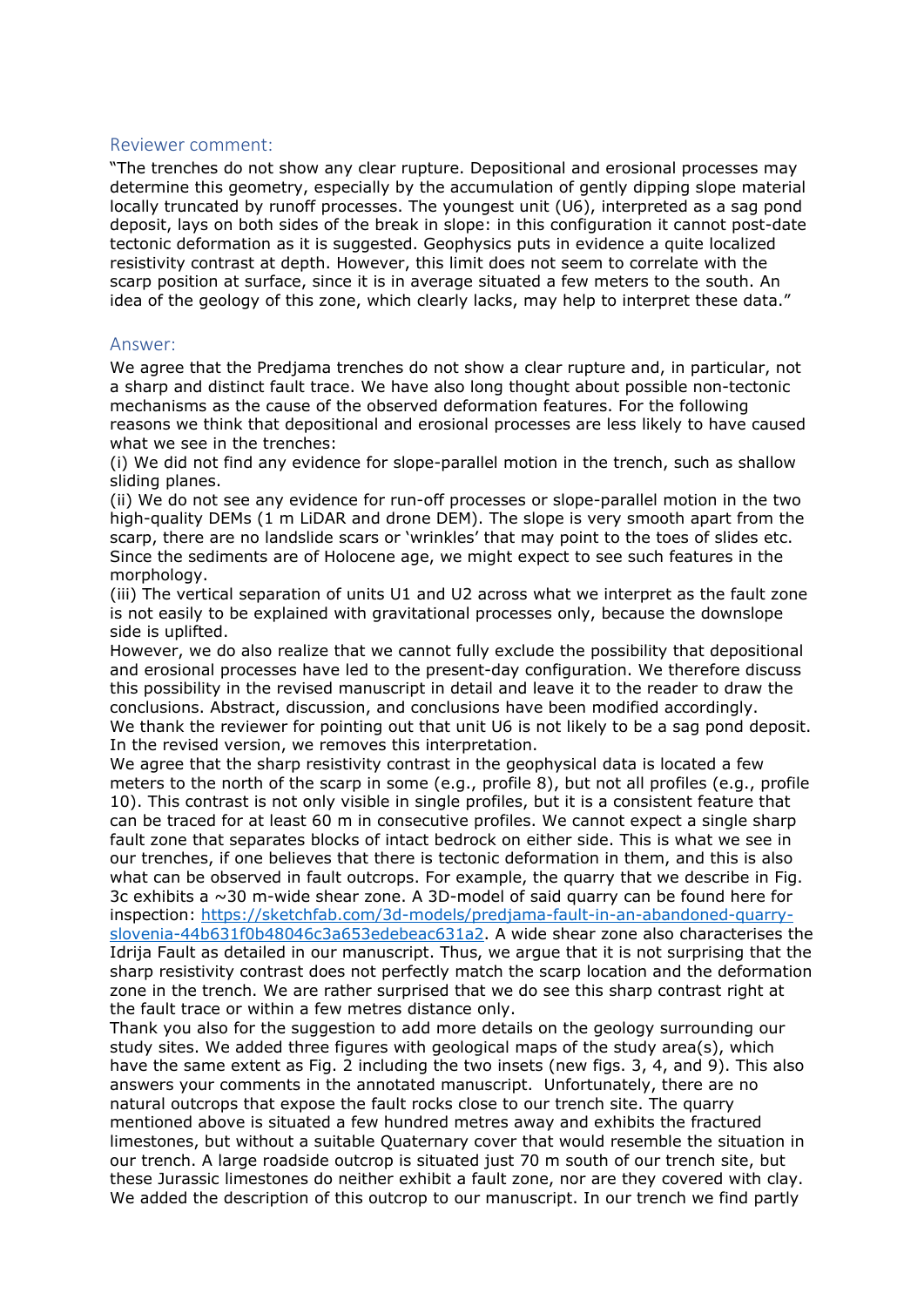weathered Cretaceous calcarenites. According to the 1:250,000 geological map of Buser (2009), the Predjama Fault juxtaposes these two different lithologies at our trench site.

# Reviewer comment:

"On the Idrija Fault, even though morphology is flat at the fault trace, stratigraphy reveals possible deformation due to tectonics. In this context, as authors say, the ERT data were crucial for the choice of trench location. Nevertheless, to me two questions remain: firstly, is it really primary rupture that we observe? The absence of sharp planes and typical features of sand dyke (Unit 9) rather than fill fissure make me more thinking about liquefaction due to local shacking. Authors reject this interpretation, but it would be interesting to know more about the composition of the unit and its relation with overlaying Unit 10."

# Answer:

It is right that we do not see a sharp fault zone in the trench. There are four main arguments that led us to interpret the observations as primary ruptures: (i) The open fissure filled with overlying material, typical for strike-slip earthquakes; (ii) the vertical terminations of layers at said rupture, which indicates lateral motion; (iii) vertically aligned pebbles; and (iv) a large ruptured clast. This interpretation is supported by a sharp resistivity contrast in greater depths, which shows that the trench is located right above a fault, and by the fact that the trench is situated along strike of the mapped fault zone. The fissure is filled with dark, organic-rich material. The base of the layer above is the only one in the trench that also yields this dark layer rich in organics, and the fissure reaches the base of this layer. This indicates that the fissure was filled from above and later became covered by the thick clays that make up the top part of unit U10. If the fissure were instead a sand dyke that propagated upwards, we should see the source material of the dark fissure fill at its base, which is not the case. Furthermore, we do not see any liquefaction or soft sediment deformation structures (SSDS) elsewhere in the trench (flame structures, warped layers, mushroom structures, pseudonodules, broken layers, ball-and-pillow structures etc.). We thus think that it is very unlikely that the observed deformation features are merely due to liquefaction. We expand our documentation and discussion on the absence of other SSDSs to make this point clearer, and we also add the argument that a sand dyke would either need to root in its source material or penetrate all the way to the base of the trench to a lower source level.

# Reviewer comment:

"This brings me to the second question: Unit 10 is described as having a different composition, but Unit 9 is filled with Unit 10 material. Moreover, if Unit 9 is filled by Unit 10 material it means that the dating of Unit 10 pre-dates the deformation event, not the contrary. On the other hand, how the fissure can open just below Unit 10 without affecting it? This part definitely needs some clarification."

# Answer:

Thank you very much for pointing out this contradiction. We improved the description of Unit U10. This unit has at its base a composition (silty-sandy clays) and colour (dark grey) that resembles that of the fissure (U9). This lowest part is rich in organics and dark. It then changes upwards into massive grey and brownish clays with a minor gravel component. It is not possible to draw a sharp boundary between the dark, sandy clays and the greyish-brownish clays with gravel because the transition is gradual. However, we have to map these deposits as one single unit because it clearly covers all the other fine and coarse units in the trench and because the internal changes are so gradual. We interpret that the fissure fill was sourced from the lowermost parts of U10. Sample SLO18\_SK6 is a charcoal from the transition zone of unit U10. It is situated just above the dark basal zone of U10 that resembles the fissure fill. Therefore, you are right that we must assume that the sample SLO18\_SK6 pre-dates the formation of the fissure. However, this charcoal sample is older than the samples from stratigraphically lower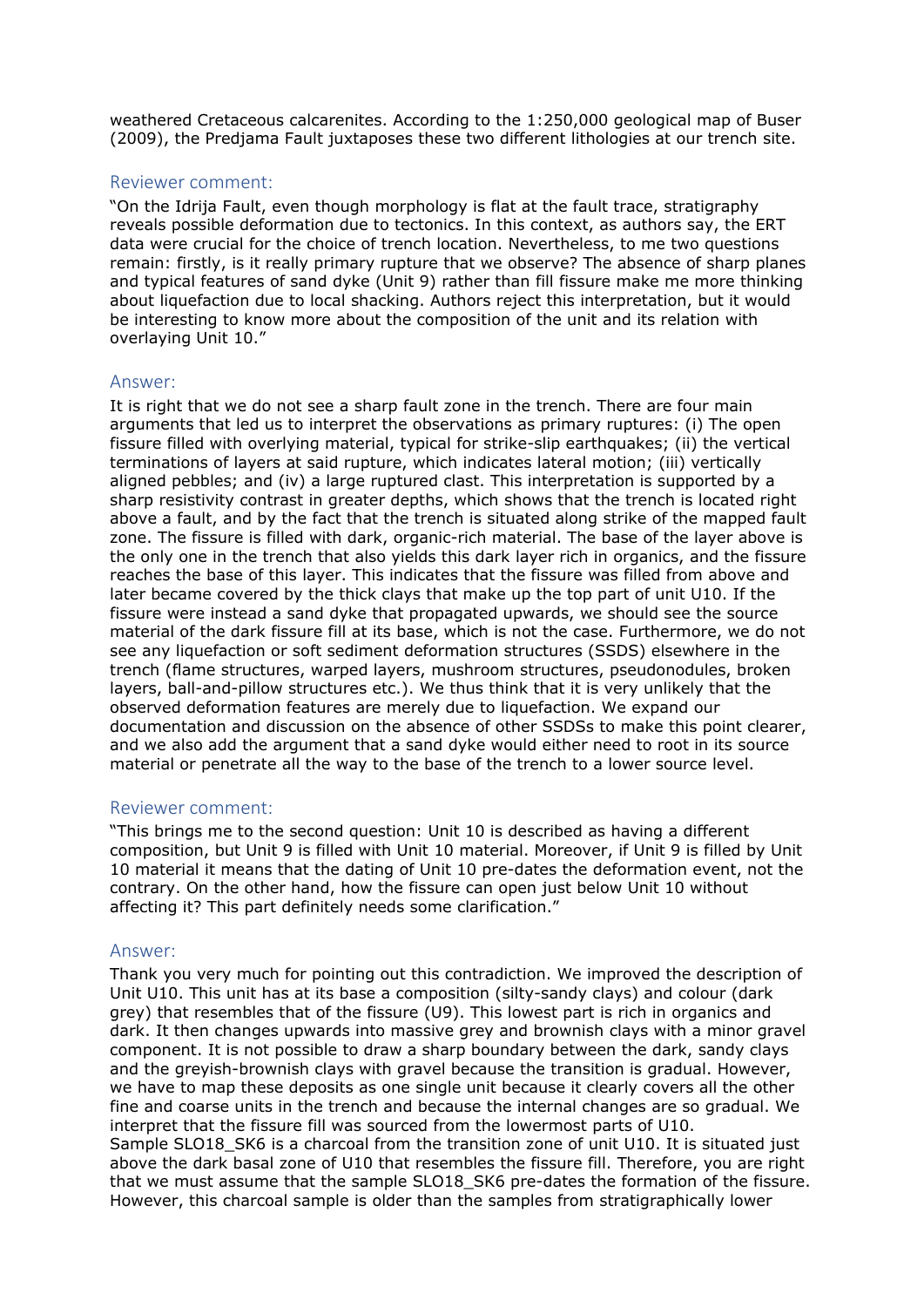positions. We thus have to take into account that it has a complex history. We discuss these issues now in greater detail.

Actually, all charcoals may have had a complex history, which is why their use is limited. The best constraint comes from sample SLO18\_SK11, which is rather young (492-315 cal BP). This age tells us that U10 cannot be older than 492 cal BP. The older ages of the other charcoals must therefore be due to a complex transport history of the charcoals. They do not tell us much about the earthquake timing. It is unfortunate that the other samples of unit U10 do not stem from the very base of U10, which would have helped to better inform about the age of the deformation, but most of the (charcoal) samples that we took turned out to be of insufficient quality after pre-treatment in the lab. We changed our description in the revised version of the manuscript.

Please note that we also uploaded a high-resolution DEM of the Idrija Fault trench site to OpenTopography.org, in which the trench location is documented:

https://portal.opentopography.org/dataspace/dataset?opentopoID=OTDS.032021.4326.1

# Reviewer comment:

"If authors succeed in bringing new lights on these points and overcome the incoherence of some interpretations, the discussion about the deformation history could be more robust and convincing. In any case, I think that looking at the data there is no argument to discuss fault magnitudes in this study. I would forget this overinterpreted part that particularly fragilizes the rest of the paper. Identifying regional structures that have ruptured in Late-Quaternary times and having an age range of the latest events on them is already a valuable issue."

#### Answer:

Thank you very much! We agree that discussing magnitudes weakens the paper. Accordingly, we removed this part from the manuscript. We also happily incorporated all the other comments raised in the annotated PDF, which mainly refer to clarifications, more precise wording, and some changes to the figures:

- page 2: phrasing may be improved here

Done.

- page 3: the regional geological history is described. However we lack a map of geological formations, which would help to understand the relationships between structures geometry and active tectonics.

Done – added three new figures.

- page 3: since when?

 "Moulin et al. (2016) concluded that the strike-slip movement on the fault probably originated in the Early Pliocene."

- page 3: not clear, lower than 10 km? How much?

2 km.

- page 3: please define "short-term".

 $"(\sim 15 \text{ ka})"$ 

- page 4: add a legend for the size of focal mechanisms

Done.

- page 5: it would be nice to see the fault trace on the original DEM (without interpretation)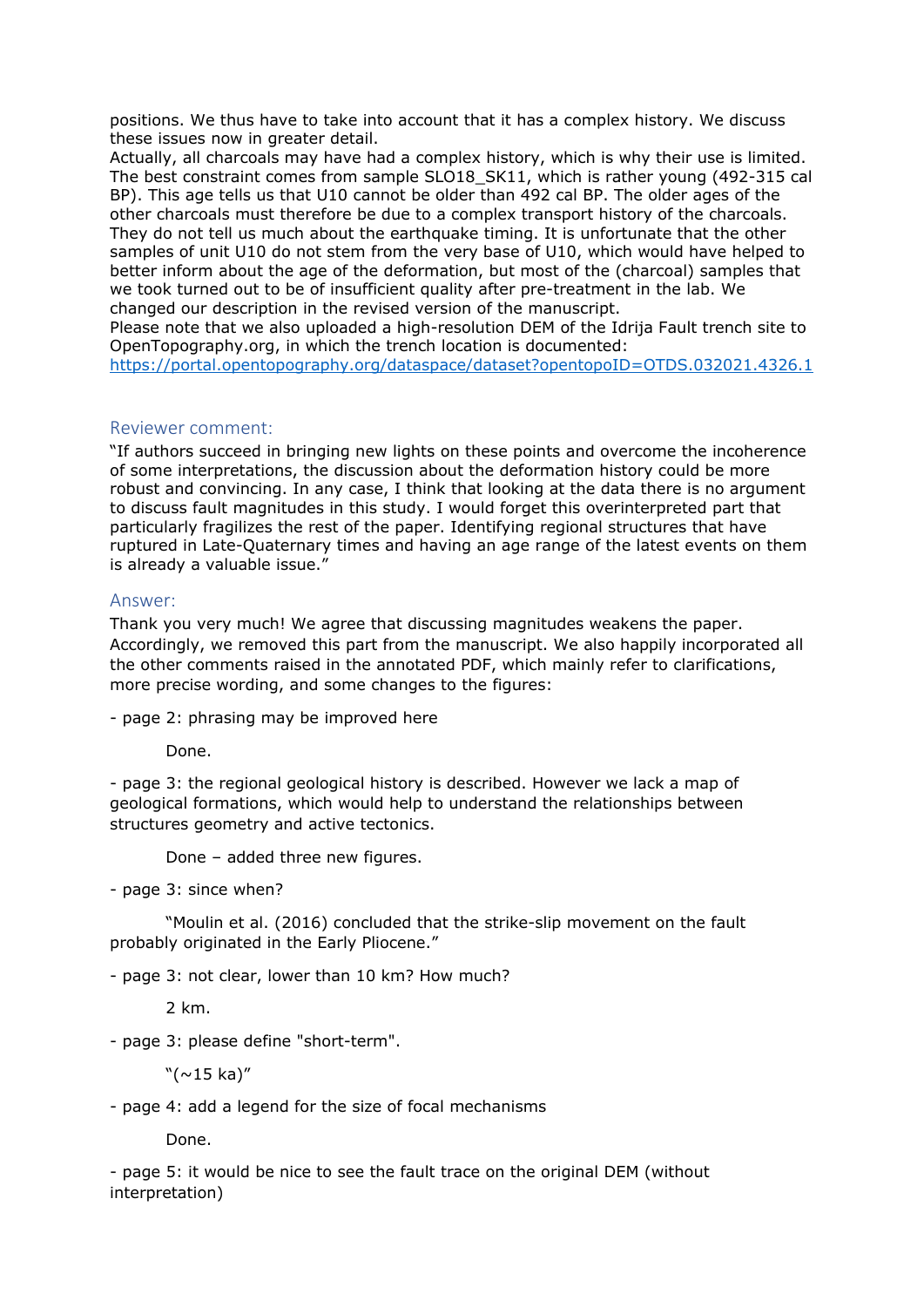Done – new fig. 6a.

- page 5: it's the latest strong EQ in the region, give its Mw and indicate it on the map.

 Done - We added the magnitude and changed the caption of Fig. 1 so that the Friuli sequence can be identified.

- page 6: date?

1895.

- page 7: the drawned fault hide the trace that should be visible on the DEM

Done, fig. 6a

- page 7: I think "prominent" is a bit overestimated!

Changed.

- page 7: I understand the difficulty to work in such a slow deformation context and vegetated environment. However, both morphology and trenching do not bring substantial evidences of tectonic deformation here. The scarp is very small in height and in length, and above all the systematic offset of 0.5 m is not compatible with the dextral kinematics of the fault. The trenches do not show any clear rupture. Depositional and erosional processes may determine this geometry.

Additional data and discussion added, see comments on the main points.

- page 7: a view of the 5 cm drone DEM is required. Th DEM in figure 4 has a too low resolution (1 m? more?) and no break in slope may be detected.

 Done – added new fig. 6a and made the drone DEMs available via opentopogrpahy.org.

- page 10: there is not corrspondence between the position of the interpreted fault and the break in slope, which is in average situated a few meters to the south.

See comments on the main points.

- page 10: how do you explain this stratigraphy? It is important for the tectonic interpretation! To me it seems a series of colluvial units sub-parallel to the slope, truncated by oblique runoff features. It is no obvious to see vertical displacements since the units may not correlate along the trench.

 We added a detailed description of thew units and the stratigraphy and we critically discuss the possible mechanisms that could have created the observed features. See comments on the main points.

- page 13: Unit 6 lays on both sides of the break in slope: if it were a sag pond postdating tectonic deformation it would have deposited only upstream of the break in slope.

We removed this interpretation.

- page 13: where on the map?

 We did not annotate Moulin et al.'s morphological markers because our figure would become too crowded. It may also be misleading for the readers, who might think that we interpreted the offsets or that we support this interpretation. The reader is referred to Moulin et al.'s paper.

- page 13: an idea of the terrace age?

No, as far as we know, our study is the first to date the fluvial units.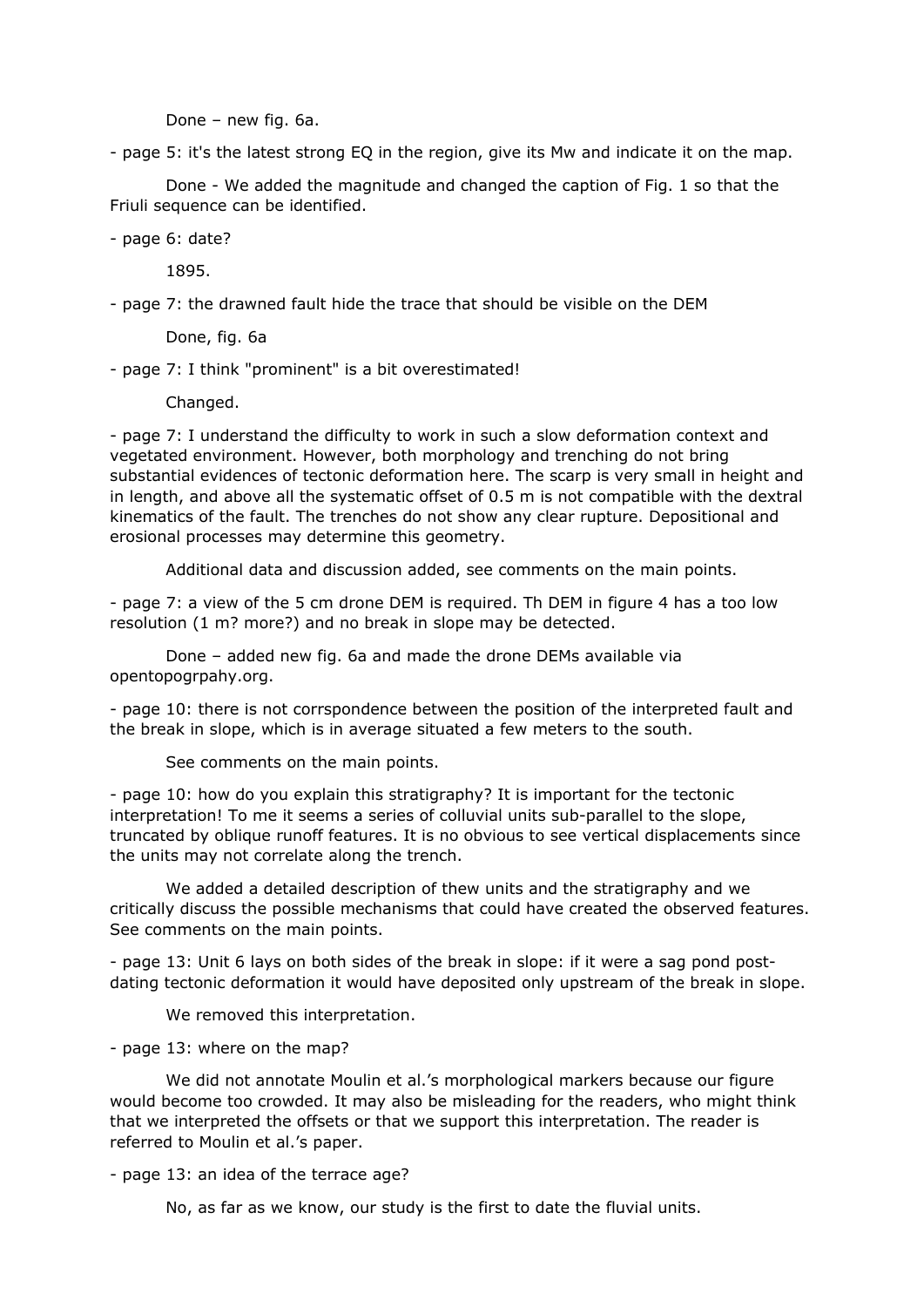- page 18: but unit U10 has another composition. And how the fissure can open without affecting U10?

 See comment on the main points above. The most reasonable interpretation is that the base of U10 filled the fissure.

- page 18: the shape of U9 (composition?) looks more like a sand dyke, truncated and sealed by U10. This is for me an indirect evidence of local shaking. However, relative chronology between U9 and U10 must be clarified.

 Done, see comment on the main points above. We think it is impossible that this is a dike, because of the lack of source material, its composition, and the lack of any liquefaction features.

- page 19: the bend looks very small.

 True, but there is topography across the fault (Moulin et al., 2016) and the rake varies between 140°-180° (Atanackov et al., 2021). Other recent strike-slip earthquakes resulted in vertical displacement, too.

- page 19: difficult to correlate U1 and U2 from north to south of the trench, units are not well preserved and no absolute dating support this interpretation.

 True. We added a much more detailed description and discussion in the revised version. Also see comments to the main points.

- page 19: not consistent with the scarp position

See comment on the main points.

- page 19: To claim the rupture of the fault up to surface a clear trace should be observed through the trench.

 True, but we do not observe a sharp fault. We base our interpretation on a number of arguments, among which the scarp points to surface rupture. See comment on the main points.

- page 21: if fault is strike-slip, the height of the scarp cannot be an offset. The offset depends on slip vector (unknown here) + topography.

We deleted this section.

- page 21: this should be demonstrated with more elements, it is a main issue!

Done.

- page 22: in the description of the trench, you say that U9 is filled with material from U10. In this case deformation is post-deposition of U10, not before it. What is true?

See comments above.

- page 23: to me, there's no argument to discuss fault magnitudes in this study. I would forget these parts that fragilize the rest of the paper.

Deleted.

- page 25: not so obvious to distinguish between rapid and slow deformation

Yes, that's right. We phrased more carefully.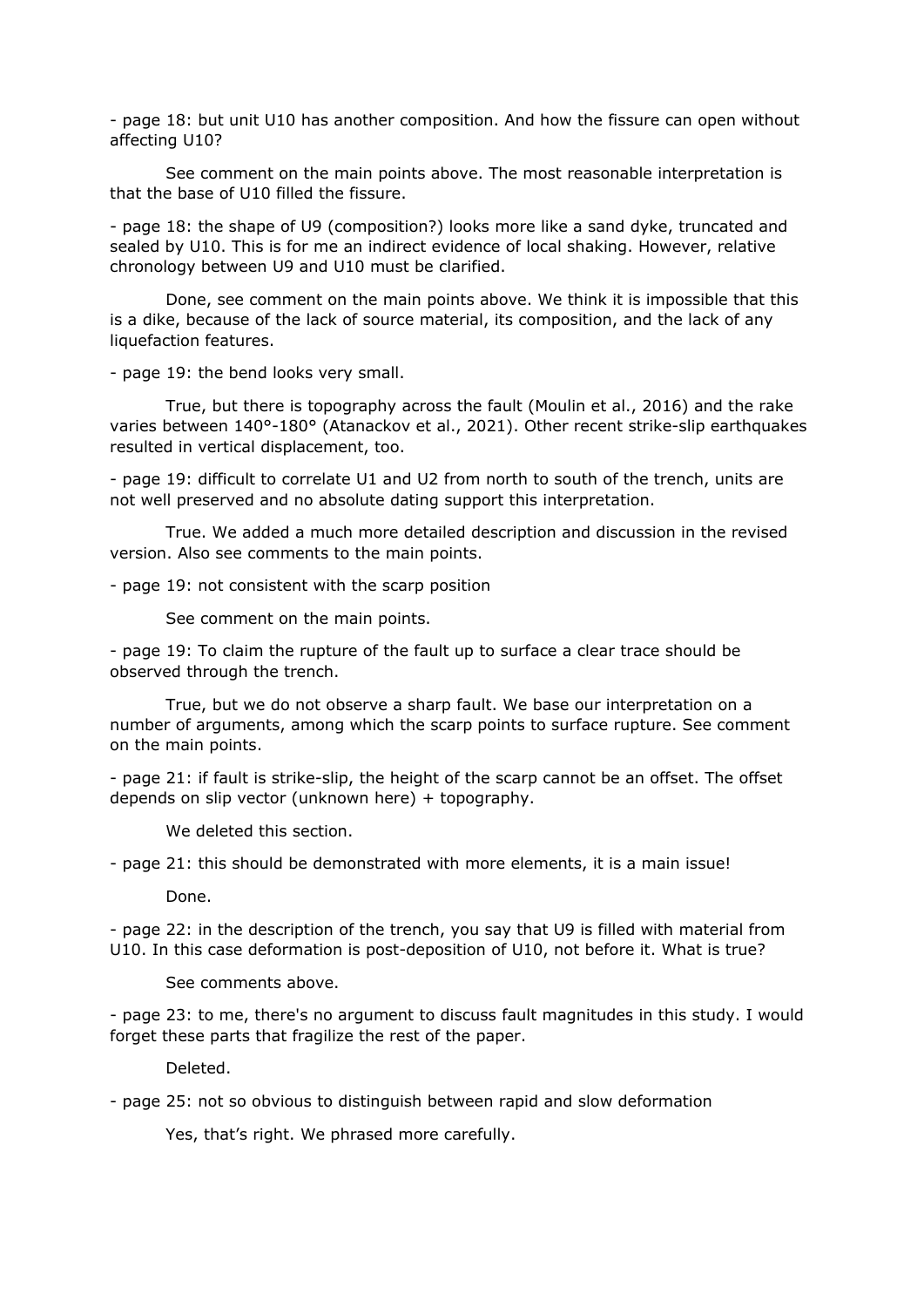# RC2

# Reviewer comment:

"The authors present a comprehensive paleoseismological study of the Holocene activity of the Dinaric Fault System, which threatens major cities in the region such as Ljubliana or Idrija. They used a large number of methods to obtain their data in a difficult environment with low tectonic activity, in addition to fluvial deposits, forests, intense anthropogenic activity, .... The opportunity for such a study to be undertaken is noteworthy and the use of the several approaches to the topic adopted is mostly appropriate. The paper has a good organization showing a well-organized research work by the authors, providing all kind of information (figures, complementary images, dating samples, ...), for which the authors should be complimented. The writing style is clear and easy to follow. The resulting paper will provide a worthwhile input to the future SHA of the region. However, the manuscript, in its present state, would benefit from further attention and tightening up technically. For my part, the manuscript requires major/moderate revision.

Although the following comments, along with those included in the revised pdf, may appear to be challenging or negative, they are intended to be constructive, as the nature of the topic and how it is being addressed make it worthy of such attention from my pointof-view."

# Answer:

Thank you for the very positive and constructive feedback.

# Reviewer comment:

"In general terms, further geological description of the sites must be done, especially at Predjama fault : type of sedimentary units, the environment of deposition. A geological map must be included. An adequate description of the sedimentary units exposed on the trenches walls must be also done."

# Answer:

Thank you for the suggestion to add more details on the geology. We add three figures with geological maps of the study area(s), which have the same extent as Fig. 2 including the two insets (Figs. 3, 4, and 9). We also added a more detailed description of the geological units found in the trenches.

# Reviewer comment:

"Predjama Fault: My main concern of the interpretation of the trenches in this fault is about the possible pedogenic development on the exposed materials. I am not sure whether the dating is giving the age of a sedimentary deposit or the progressive and continuous process of edaphization. Besides this, the interpretation of unit U6 as sagpond seems to me rather unrealistic. See detailed comments on the pdf."

#### Answer:

Thanks for the detailed comments here and in the annotated PDF. We provide more detailed descriptions of the geological units that we encountered in the trench. We interpret units U3 and U4 as weathered calcarenites. Unit U5, however, also contains sand, fine gravels, and charcoal fragments at its base (where it is in contact with U4). Thus, U5 is not just the product of weathered bedrock, but also involves slope deposits. This lowermost part of U5 parallels U4, which is why we interpret the base of U5 as having been involved in the deformation. Therefore, sample SLO18 BAN3 should predate the deformation. However, we agree that non-tectonic processes may have also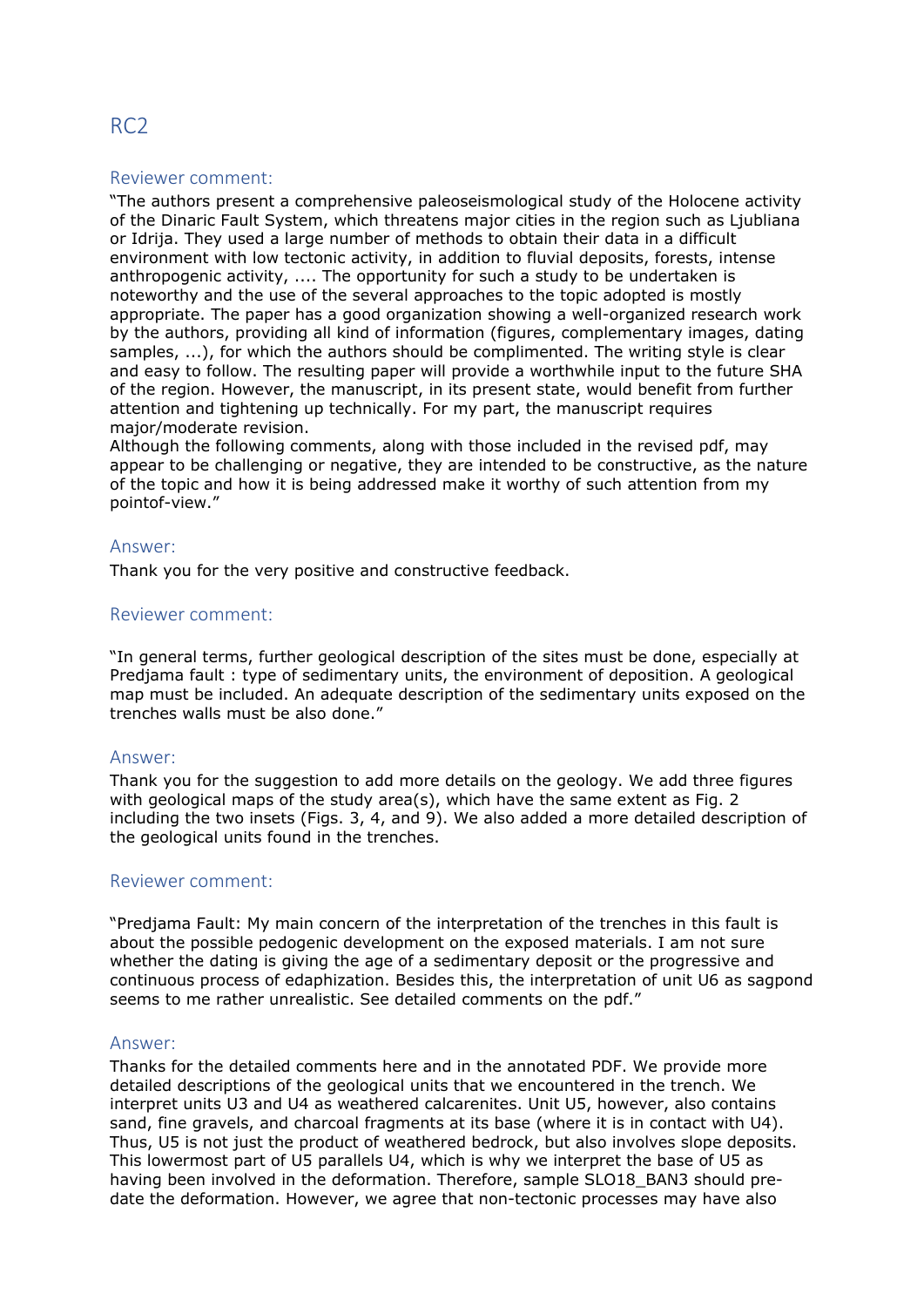contributed to the features that we see in the trench, and we realize that we must discuss possible alternative interpretations and processes in more detail. We therefore discuss these possibilities in the revised manuscript in detail and leave it to the reader to draw the conclusions. Abstract, discussion, and conclusions were modified accordingly. We thank the reviewer for pointing out that unit U6 is not likely to be a sag pond deposit. In the revised version, we will remove this interpretation.

#### Reviewer comment:

"Idrija Fault: the analysis of the stratigraphic relationship with a potential earthquake is too speculative. The uncertainty of the ages (both, epistemic and methodological) obscure any reliable analysis."

# Reviewer comment in the annotated PDF on the same subject:

"The two other samples collected from U10: SLO18\_SK13 and SLO18\_SK6 give a consistent age around 2300 ka. Taking SLO18\_SK11 as representative for the U10 would give an unrealistic young age for the unit and the tectonic activity.

2300 ka is also consistent with the age of the fissure filling. The last tectonic event must occur before that date, and maybe after 2645."

"An alternative dating method as OSL would have been valuable (U10 looks really adecuate sediment for that method)"

#### Answer:

We agree that the dating results are not as straight forward as we would have wished, and indeed we cannot narrowly bracket the tectonic deformation. We did not take OSL samples, because we found abundant charcoals in the trench. Unfortunately, most of the charcoal samples that we took turned out to be of insufficient quality after pre-treatment in the lab.

Sample SLO18\_SK11 gives a very young age of 492-315 cal BP. This contrasts all other samples, which cluster around 2-2.5 ka. (An exception is SLO18 SK8, which yielded ca. 1.5 ka, but it is also a bulk age and not a charcoal age.) One possibility is that the young age of sample SLO18 SK11 is simply wrong. However, it is a charcoal sample and not bulk, and there is no indication of technical difficulties with the sample. It could have been brought into its position via bioturbation, but we checked carefully and did not find any evidence for burrows etc. It is easily possible to deposit an older charcoal in younger sediments, but not vice versa. Therefore, we must assume that the age is valid. There is practically no way to find out how long it took to deposit unit U10, because the samples SK6, SK11, and SK13 are not in stratigraphic order, but sample SK11 indicates that the deposition cannot pre-date 492-315 cal BP. However, we do agree that the clustering around 2-2.5 ka raises the question if something is wrong with sample SK11 (although, as mentioned above, there is no hint for that). The only way to solve this issue is to raise this possibility in the discussion section of the manuscript, which we did. In any case we would like to stress that we are not trying to sell a very young rupture, e.g. in the 1511 Earthquake. This is reflected in the title of our manuscript and we also very carefully discuss the pros and cons. For us, the important message is that the fault ruptured in the last 2.5 ka. Our study does not aim to find the 1511 rupture. Even if the features in the Idrija trench were not due to primary rupture, but due to seismic shaking as suggested by reviewer 1, this means that a strong earthquake occurred very close to the trench site, and perhaps on the Idrija Fault. However, we think that many arguments are in favour of a rupture on the Idrija Fault, despite the trench not showing a textbook rupture with a sharp fault.

# Reviewer comment:

"Geomagnetic and georadar surveys could be removed from the paper, as they do not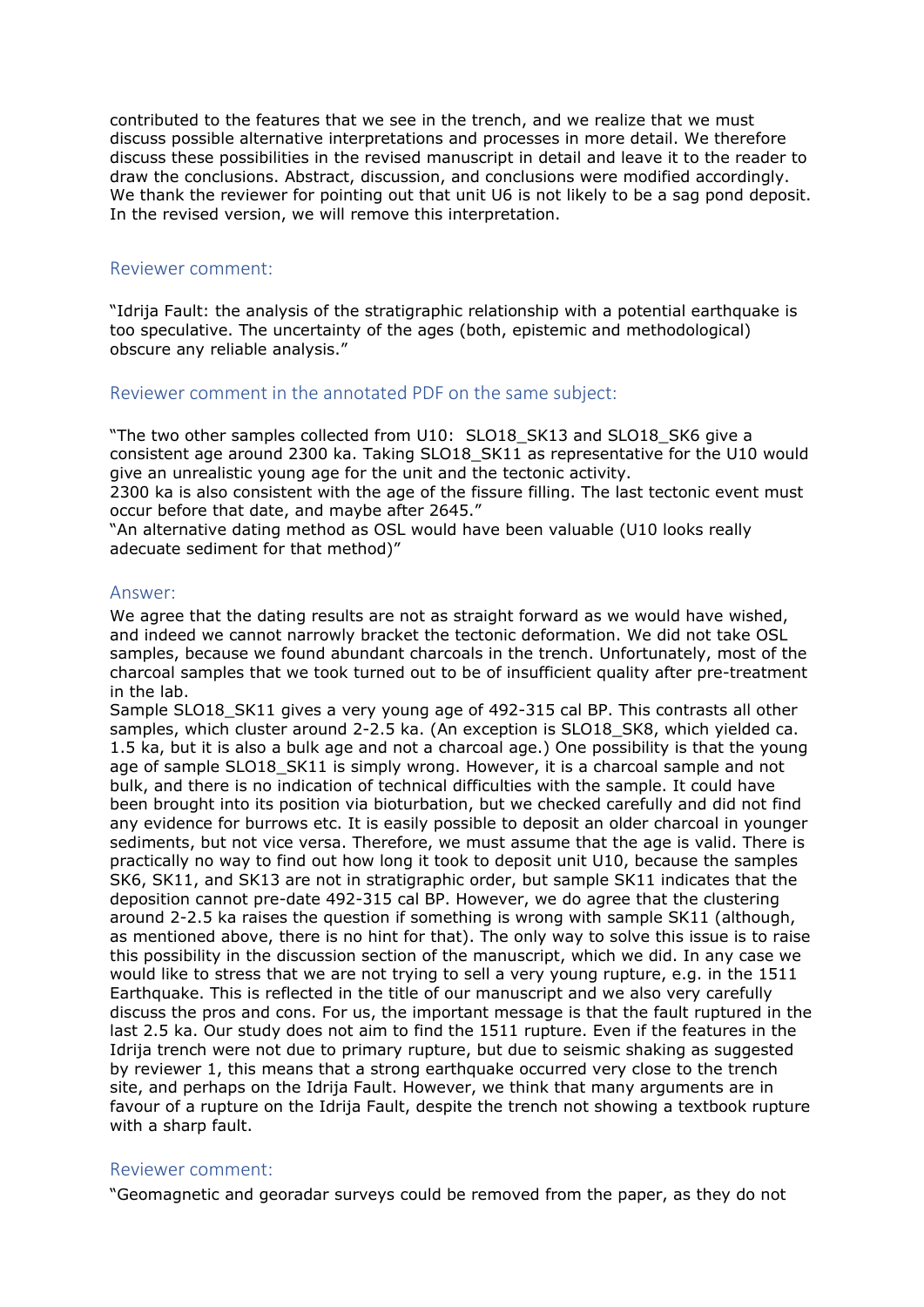#### show any valuable results."

# Answer:

Thanks for this suggestion. We would like to mention these geophysical surveys for two reasons. (i) It may be a valuable information for other researchers attempting to use GPR or magnetics in a similar setting for active fault studies. (ii) The data set is huge and freely available for everyone via the PANGEA repository (Grützner, 2020). Thus, it can be used for any kinds of scientific studies or other purposes. We would like to link the data with the trenching results for the sake of completeness. Also, the methodological description is very short and does not unnecessarily lengthen the paper a lot.

# Reviewer comment:

"The analysis of the earthquake magnitude on both faults is completely speculative. The authors cannot make any reliable estimation with their data. Remove these sections. Please also note the supplement to this comment: https://se.copernicus.org/preprints/se-2021-7/se-2021-7-RC2-supplement.pdf"

# Answer:

Thank you very much! We agree that discussing magnitudes weakens the paper. Accordingly, we removes this part from the manuscript.

# Reviewer comment in the annotated PDF:

"As you describe later, Sava Ft. and Periadriatic F. accommodate part of this deformation. In the way that it is written, seems like all the motion were accommodated only by DFS. Could even some other not studied faults take part in this motion, also?"

"I do not understand what is the objective of this discussion. Trying to find some correlation between recurrence interval and slip rate? Please, rewrite it."

# Answer:

Yes, that is right. In our thought experiment, we therefore wrote "If the entire northward motion of Adria were accommodated by the right-lateral motion on the DFS …" Thank you for pointing out that this is misleading. We added the information for the Sava and the Periadriatic Ft. and make clear that we talk about the absolute maximum cumulative slip rate that can be expected for the DFS. The entire reason for this paragraph is to make the point that the faults must be slow given the overall slow Adria-Europe convergence, and that the recurrence interval of strong earthquakes must, therefore, necessarily be long.

We also incorporated all the minor suggestions made in the annotated PDF:

- page 2: Give a representative range of values for the region and reference it.

 Done. There is a lack of paleoseismological studies in the region and thus, basically no knowledge on EQ recurrence intervals. We write: "Areas with similar strain rates of a few mm/a are known to have recurrence intervals in the order of thousands to tens of thousands of years (e.g., Grützner et al., 2017)."

- page 3: Additional geological information is needed for a complete understanding of the studied sites: lithology, age of stratigraphic formations, geological maps (at least at the scale of Fig. 2).

Are the units exposed in the trenches fluvial/alluvial/colluvial deposits, or weathered bedrock?

Done, we added new figures and a detailed description of the units.

- page 3: Reference?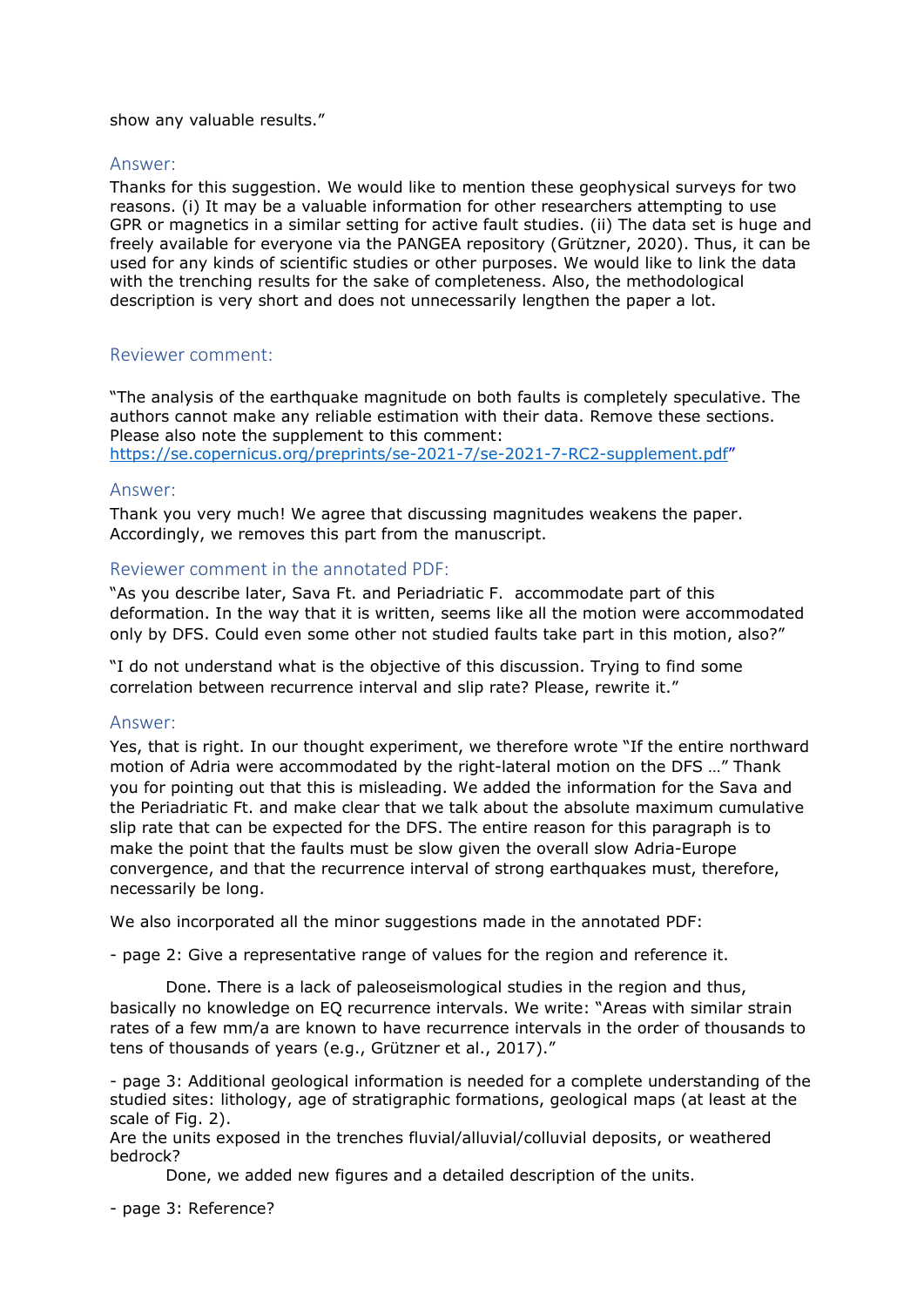Moulin et al. (2016).

- page 4: It would be useful to incorporate within Fig. 1 a figure showing the regional tectonic framework which includes the tectonic features named in the text: Dinarides, Dinaric thrusts, Adria and Europe plates, Eastern Southern Alps, 3 mm/yr convergence, counterclockwise rotation, ....

Done.

- page 4: Include the frame of the Fig.2 for an accurate location of the study area. Done.

- page 4: To be consistent with the subsequent Figures (and many other studies of active faults ) fault traces should be in red. Int. borders in black. Done.

- page 5: Rasa Ft. must be displayed in this figure.

Done.

- page 5: Label these two EQs in Fig.1 with the year of occurrence.

 We did not label them, because we think this information does not help to better understand our study. The reader is referred to the literature, which we expanded.

- page 6: Display and/or label this fault in Fig.1

Done.

- page 6: Indicate year of occurrence

Done.

- page 8: The contrast in humidity is quite straight and seems to be controlled by the location of the fault in almost all the profiles. The shadow hypothesis is too weak. Could it depend on the thickness (or even the presence or not) of the Unit U5 exposed in the trench?

Thank you for this suggestion, which we added to the manuscript.

- page 11: Is this unit fluvial/alluvial/colluvial or is the weathered bedrock instead? It seems to have some kind of well-defined bedding and a rock mass looking. If it is a weathered bedrock, the description in the text (i.e., clast supported in a clayey matrix) and representation of U1 in Fig. 5 should not be as a kind of gravel deposit, but as a fractured and weathered bedrock.

 Unit 1 is weathered and fractured bedrock, but it is so intensely fractured, that parts of this unit have a large amount of clayey matrix. We keep the signature in the trench log to emphasize this and to also illustrate that the degree of fracturing changes within the unit. A fracture signature woulöd thus be misleading in our opinion. We modified the description to be more precise and we refer to the high-resolution trench logs in the supplement.

- page 11: If units U1 and U2 are not bedrock, could the dip be depositional? Under what type of environment were these units formed? Fluvial, alluvial? This aspect is important to point out possible tectonic deformation.

See comment above.

- page 11: "Massive" is not a proper term for a clay deposit a few centimetres thick.

Changed.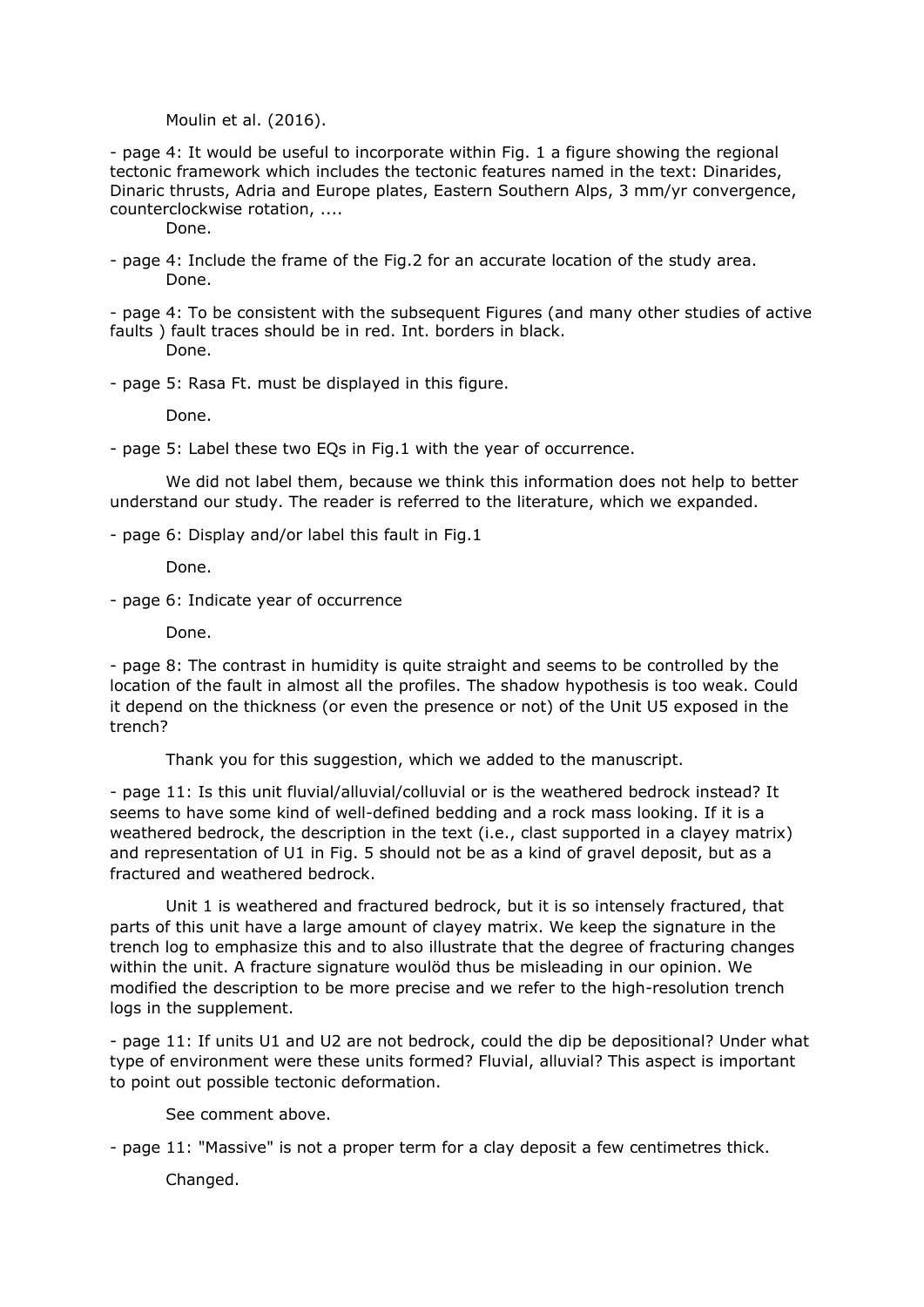- page 11: This is an important feature that must be reported in this paper since this is strong evidence of tectonic activity.

Thanks, we agree!

- page 11: Do the authors mean the isolated calcarenite blocks or the whole unit U2? Justify why younger units (U3 and U4) do present deformation while U2 do not.

 Yes. They are offset across the deformation zone, but not deformed, because they are not present where we observe the bending in U4.

- page 11: Labels in Fig. 5 and Table 1 show "18". Correct discrepancy all along the text, table and/or figure.

Thanks – done!

- page 12: Fit the horizontal lines of the grid with those on the trenches dug at field for a proper location of the units and samples.

Done.

- page 13: According to the sketch in Fig. 5, Unit 5 overlies directly on unit U1 and seems to include the units U3 and U4 as lens. Please, explain this stratigraphic distribution. U5 seems to have some kind of ghost layering. It would be useful for interpretation to plot some of these layers which draw the deformation. The authors must consider the pedogenic development along the exposed units

 Done – we expanded our description and discuss this issue in detail. See also comments on the main points. We refrain from drawing the "ghost layering" because we did not observe it in the trench. The exception is the base of U5 where it is in contact with U4. This case we describe as U5 being clearly parallel to U4.

- page 13: A sagpond is quite unrealistic on such a slope with easy surface drainage along the fault trace. Also, it would have developed without a clear or prominent shutterridge associated with it.

U6 is drawn with a shape with an erosive base, which is not proper of a sagpond. Besides this, a sagpond must have at least one of the lateral edge controlled by a fault strand. Moreover, this type of deposit should contain layers rich in organic matter that could be easily dated. U6, if is not anthropic, could be a kind of flat zone where water remains giving a local weathering or pedogenic profile.

Changed.

- page 13: The folding described for the underlying units points to an uplift of the southern block by drawing a kind of drag fold, which does not favour such a deposit.

We agree – changed.

- page 16: Could be the same unit labeled as U2?

 That's what we also discussed in the trench, but then the colour was much more red and much brighter, and we therefore decided to give it a unique label. In any case, this unit is not important for the earthquake story.

- page 19: How the authors explain the downward bending located on the downthrown block. Does it not have to be the opposite as a sort of drag fold?

 That's absolutely right. In the revised version, we state: "However, in such a setting one might expect a drag fold geometry. In our trench we observe the opposite. This could either indicate that non-tectonic processes were involved in the deformation or that an unknown amount of lateral motion has contributed to the observed geometry. In the first case, it is hard to imagine a process that would lead to such a configuration and to also result in a ~200 m-long scarp. Lateral motion, however, can juxtapose units that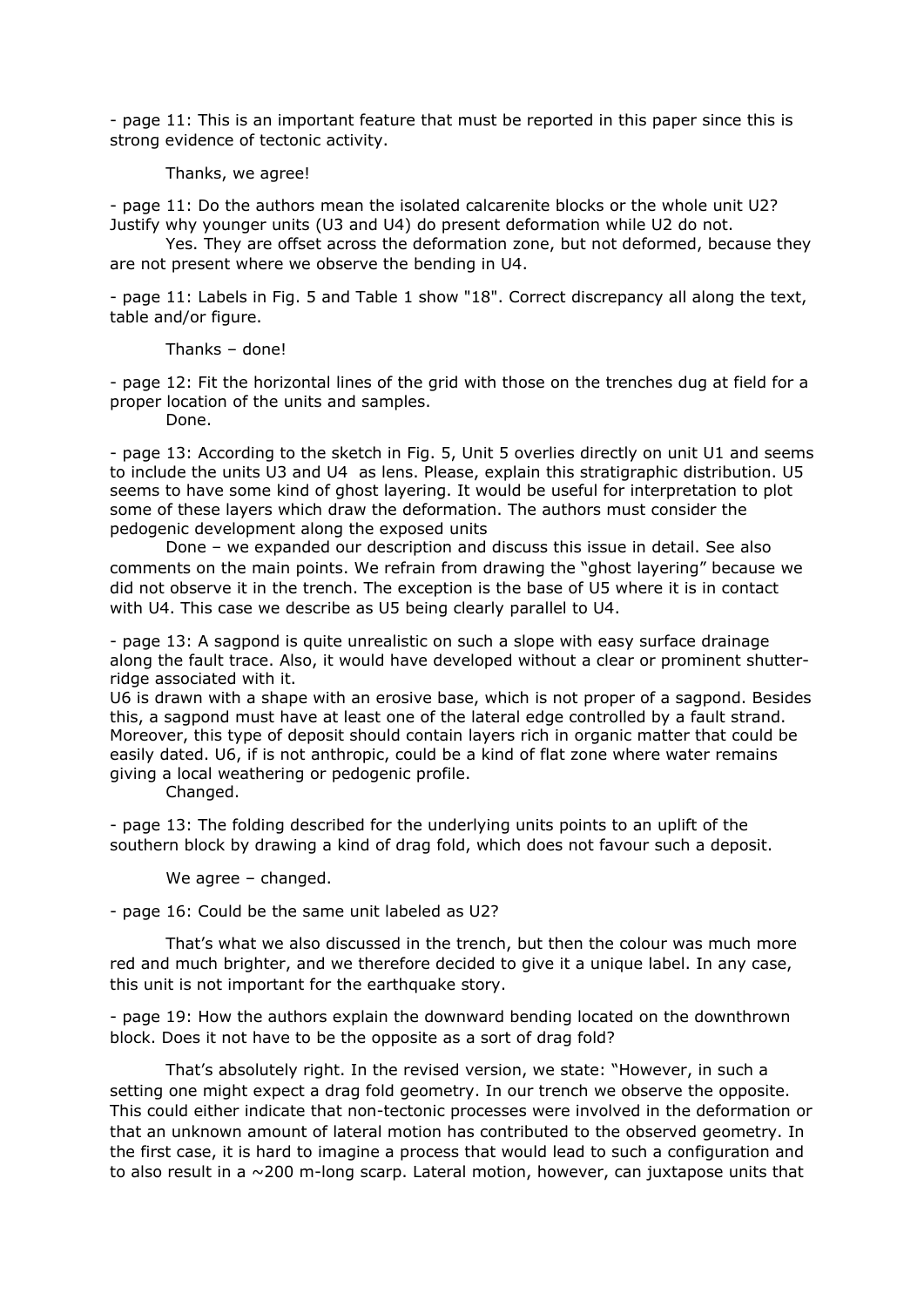were originally located at different depths and lead to complicated deformation patterns as a result of transpression."

- page 19: Watching carefully the supplementary photos, U6 seems to be in angular unconformity over U5 at the SW (vertical 2-3 m). Some more ghost layering can be observed within U5 between 4-5 m. If no more evidence of unconformities has been identified in between, that is the relationship that should be assumed. Hence, a single event could explain the whole deformation of U5, U4, U3 and U2, at least.

 We agree and write: "the simplest model that can explain all observations is a single event".

- page 20: I agree U4 is deformed, but U5 is also deformed in the same way, since U5 includes U4 somehow (See comment above)

We agree.

- page 20: No fault trace has been identified, hence it is impossible to distinguish between lateral different units within the U5.

 We did not find a sharp fault trace, but several lines of evidence point towards a fault zone that is a few tens of cms wide. This can accommodate lateral motion.

- page 20: Could these samples be rest of roots?

We are sure that these were proper charcoals.

- page 20: These widely scattered ages (13-0.7 ka) with no chronostratigraphic correlation are all within the Holocene, just after the last glacial period. Pedogenic development?

We discuss this possibility in detail in the revised version. Possibly, yes.

- page 20: This section is completely speculative. The authors cannot make any reliable estimation with a supposed vertical offset measured a single site 200 m long. Remove this section.

Removed.

- page 22: The ages obtained in such a difficult fluvial environment is noteworthy, but the analysis of their stratigraphic relationship with a potential earthquake is too speculative. The uncertainty of the ages (both, epistemic and methodological) obscure any reliable analysis. Most of the ages range between 2645 and 2000 ka (except for SLO18\_SK8 and SLO18\_SK11). An alternative dating method as OSL would have been valuable (U10 looks really adecuate sediment for that method)

 We discuss the uncertainties related to the samples in much more detail now, and we discuss the implications. In hindsight, we agree that OSL would have been a good additional constraint, because most of the many samples that we took turned out to be of insufficient quality after pre-treatment in the lab.

- page 22: The two other samples collected from U10: SLO18 SK13 and SLO18 SK6 give a consistent age around 2300 ka. Taking SLO18\_SK11 as representative for the U10 would give an unrealistic young age for the unit and the tectonic activity. 2300 ka is also consistent with the age of the fissure filling. The last tectonic event must occur before that date, and maybe after 2645.

We discuss this possibility, but there are also good arguments against that view. See comments on the main points above.

- page 22: This conclusion is not supported by the data. Consider the comments above.

 We discuss this, but there are also good arguments for our view. See comments on the main points above.